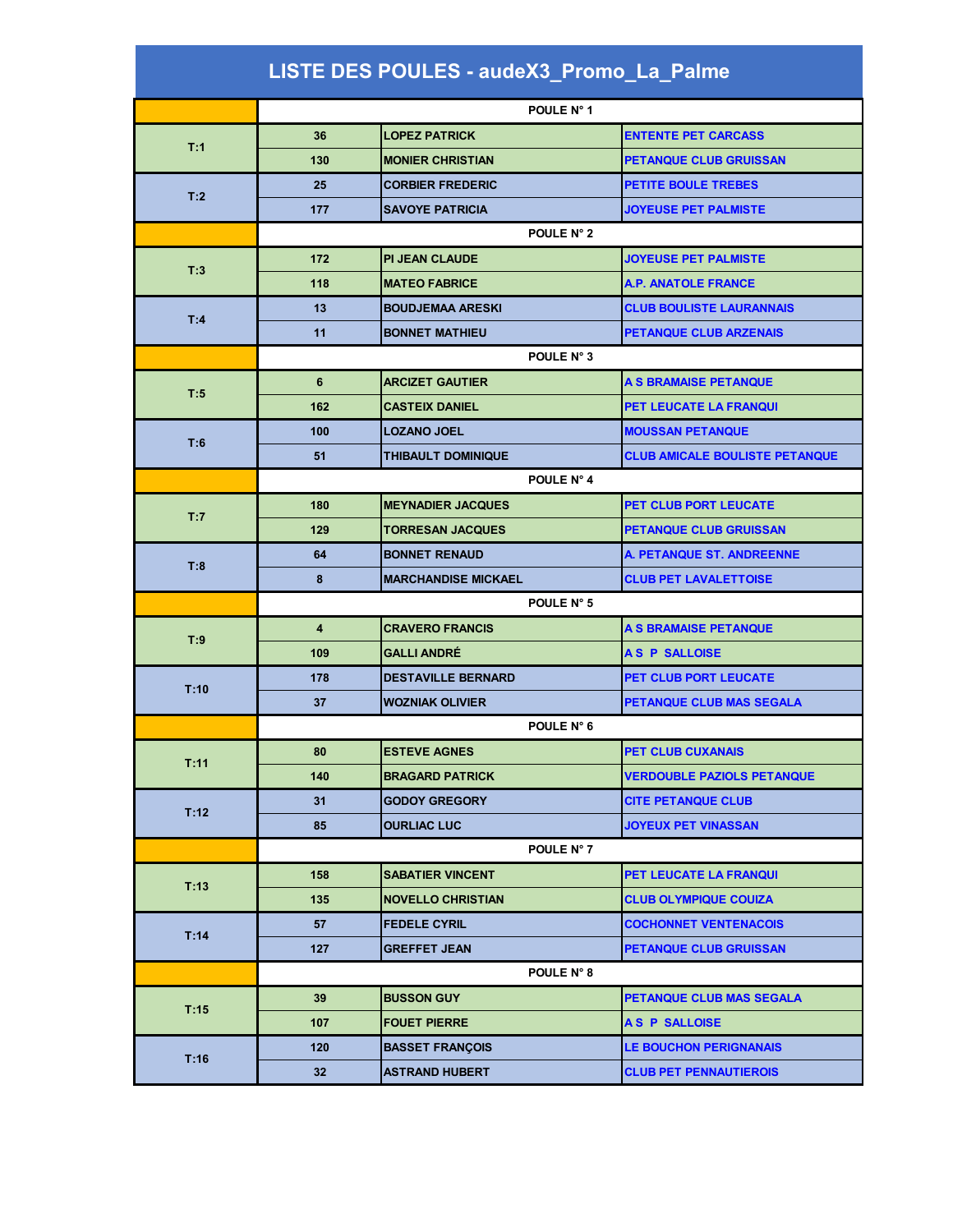|      | POULE N° 9  |                               |                                       |
|------|-------------|-------------------------------|---------------------------------------|
| T:17 | 155         | <b>SALES GUILLAUME</b>        | <b>PETANQUE CLUB PEYRIACOIS</b>       |
|      | 58          | <b>CHAFER MAGALI</b>          | <b>BOULE FABREZANAISE</b>             |
| T:18 | 5           | <b>REYNAUD JEAN PIERRE</b>    | A S BRAMAISE PETANQUE                 |
|      | 111         | <b>THIBOUT DAVID</b>          | <b>AS P SALLOISE</b>                  |
|      |             | POULE N° 10                   |                                       |
|      | 86          | <b>CONSTANCIO JEAN CLAUDE</b> | <b>BOULE CESSE MIREPEISSET</b>        |
| T:19 | 43          | <b>CONDOURET YVES</b>         | <b>PETANQUE BELLOPODIENNE</b>         |
|      | 88          | <b>FABRE ALAIN</b>            | <b>PETANQUE CLUB DE BIZE</b>          |
| T:20 | 29          | <b>FOUGERES PHILIPPE</b>      | <b>CLUB BOULISTE LAURANNAIS</b>       |
|      |             | POULE N° 11                   |                                       |
| T:21 | 139         | <b>BACQUEVILLE PATRICK</b>    | <b>U BOULISTE ESPERAZA</b>            |
|      | 105         | <b>ALAZET MICHEL</b>          | <b>AS P SALLOISE</b>                  |
| T:22 | 19          | <b>IMAROCCHINI JEREMY</b>     | <b>BOULE MINERVOISE BADENS</b>        |
|      | 113         | <b>CLIMACO CEDRIC</b>         | <b>U. B. ST NAZAIROISE</b>            |
|      | POULE N° 12 |                               |                                       |
| T:23 | 63          | <b>FATHI RACHID</b>           | A. PETANQUE ST. ANDREENNE             |
|      | 34          | <b>TRILLE BRUNO</b>           | <b>P.C VILLEMOUSTAUSSOU</b>           |
| T:24 | 123         | <b>DIDOT THIERRY</b>          | <b>PETANQUE CLUB GRUISSAN</b>         |
|      | 152         | <b>SOULIER ALAIN</b>          | <b>PETANQUE CLUB PEYRIACOIS</b>       |
|      | POULE N° 13 |                               |                                       |
| T:25 | 181         | <b>ANDRIEU MORGAN</b>         | PET CLUB PORT LEUCATE                 |
|      | 16          | <b>BOUTIE DAVID</b>           | <b>CLUB BOULISTE LAURANNAIS</b>       |
|      | 136         | <b>DISCALA CLAUDE</b>         | <b>CLUB OLYMPIQUE COUIZA</b>          |
| T:26 | 108         | <b>CASTEL JEAN MARC</b>       | A S P SALLOISE                        |
|      | POULE N° 14 |                               |                                       |
| T:27 | 27          | <b>ABRIAL CHRISTIAN</b>       | <b>PETITE BOULE TREBES</b>            |
|      | 94          | <b>VARNIER JEAN LOUIS</b>     | <b>PC GINESTAS</b>                    |
| T:28 | 12          | <b>MILHAVET GUY</b>           | <b>PETANQUE CLUB ARZENAIS</b>         |
|      | 143         | <b>COHEN DANIEL</b>           | <b>P C FITOUNAIS</b>                  |
|      | POULE N° 15 |                               |                                       |
| T:29 | 50          | <b>ALVAREZ DAVID</b>          | <b>CLUB AMICALE BOULISTE PETANQUE</b> |
|      | 3           | <b>RAPOSO MARIA</b>           | <b>LES PITCHOUNS MONTREAL</b>         |
| T:30 | 131         | <b>JALBAUD LAURENT</b>        | <b>PETANQUE CLUB DE BIZE</b>          |
|      | 176         | <b>FIDILE VINCENT</b>         | <b>JOYEUSE PET PALMISTE</b>           |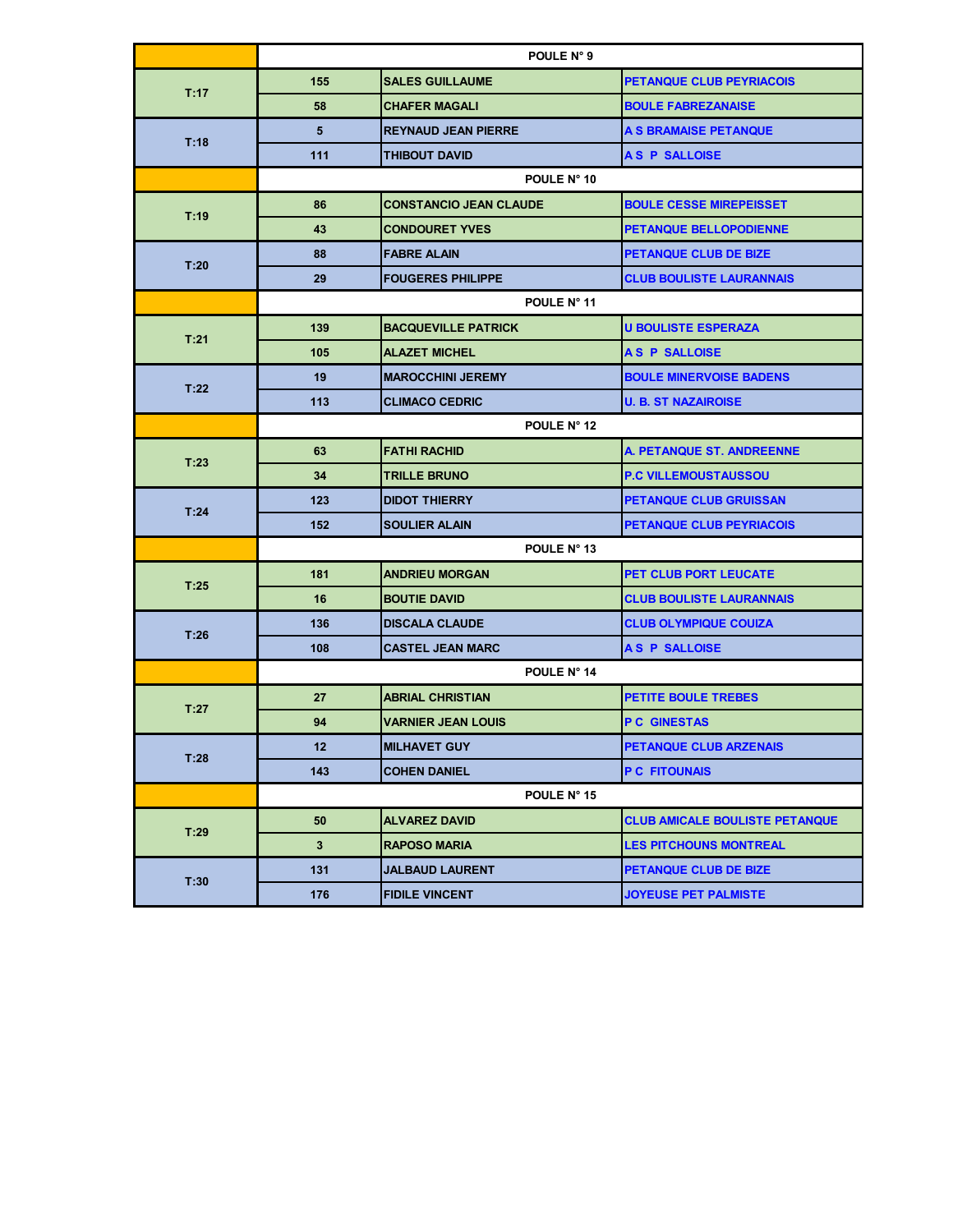|      | POULE N° 16 |                             |                                       |
|------|-------------|-----------------------------|---------------------------------------|
| T:31 | 52          | <b>POUSSET SYLVAIN</b>      | PETANQUE CLUB FONTCOUVERTOIS          |
|      | 145         | <b>LLINARES FLORENCE</b>    | <b>P C FITOUNAIS</b>                  |
| T:32 | 119         | <b>NIVOIX CHRISTOPHE</b>    | <b>A.P. ANATOLE FRANCE</b>            |
|      | 137         | <b>MURCIA ANTOINE</b>       | <b>CLUB OLYMPIQUE COUIZA</b>          |
|      |             | POULE N° 17                 |                                       |
| T:33 | 72          | <b>FERRAND ADRIEN</b>       | PETANQUE VALLEE COUGAING              |
|      | 117         | <b>VINCHES PATRICK</b>      | <b>A.P. ANATOLE FRANCE</b>            |
|      | 21          | <b>BARTHE HUGO</b>          | <b>BOULE MINERVOISE BADENS</b>        |
| T:34 | 174         | <b>SURUGUE MICHEL</b>       | <b>JOYEUSE PET PALMISTE</b>           |
|      |             | POULE N° 18                 |                                       |
| T:35 | 91          | <b>MOINE CYRILLE</b>        | <b>NARBONNE NADIERE PETANQUE CLUB</b> |
|      | 44          | <b>REYES LUDOVIC</b>        | <b>CYBELE PETANQUE LOISIR</b>         |
| T:36 | 164         | <b>QUELQUEJEU FLORENTIN</b> | PET LEUCATE LA FRANQUI                |
|      | 66          | <b>BLICHER DAVID</b>        | A. PETANQUE ST. ANDREENNE             |
|      | POULE N° 19 |                             |                                       |
| T:37 | 173         | <b>CARLA AGNES</b>          | <b>JOYEUSE PET PALMISTE</b>           |
|      | 82          | <b>MORENO PHILIPPE</b>      | <b>PET CLUB CUXANAIS</b>              |
| T:38 | 73          | <b>FRAISSE SERGE</b>        | <b>PETANQUE LIMOUXINE</b>             |
|      | 24          | <b>VENTRESQUE SEBASTIEN</b> | <b>PETITE BOULE TREBES</b>            |
|      | POULE N° 20 |                             |                                       |
| T:39 | 159         | <b>DANIEL CLAUDE</b>        | PET LEUCATE LA FRANQUI                |
|      | 28          | <b>RIGONI MATHIEU</b>       | <b>PETITE BOULE TREBES</b>            |
|      | 78          | <b>MORATO JEAN NOËL</b>     | <b>ENTENTE BOULISTE LOUPIA</b>        |
| T:40 | 128         | <b>SUCILLA SÉBASTIEN</b>    | <b>PETANQUE CLUB GRUISSAN</b>         |
|      | POULE N° 21 |                             |                                       |
| T:41 | 18          | <b>TAILLEFER THIERRY</b>    | <b>PETANQUE CLUB AZILLOIS</b>         |
|      | 124         | <b>ROQUES PIERRE</b>        | <b>PETANQUE CLUB GRUISSAN</b>         |
| T:42 | 76          | <b>LAMY PASCAL</b>          | <b>PETANQUE CLUB MAZEROLLES</b>       |
|      | 175         | <b>GELIS CLAUDE</b>         | <b>JOYEUSE PET PALMISTE</b>           |
|      | POULE N° 22 |                             |                                       |
| T:43 | 55          | <b>GUIRAUD BERNADETTE</b>   | <b>COCHONNET VENTENACOIS</b>          |
|      | 171         | <b>LIROLA JORDAN</b>        | <b>JOYEUSE PET PALMISTE</b>           |
| T:44 | 103         | <b>KAISER RÉMY</b>          | PET OLYMPIQUE MAILHAC                 |
|      | 9           | <b>CABRERA ANTHONY</b>      | <b>CLUB PET LAVALETTOISE</b>          |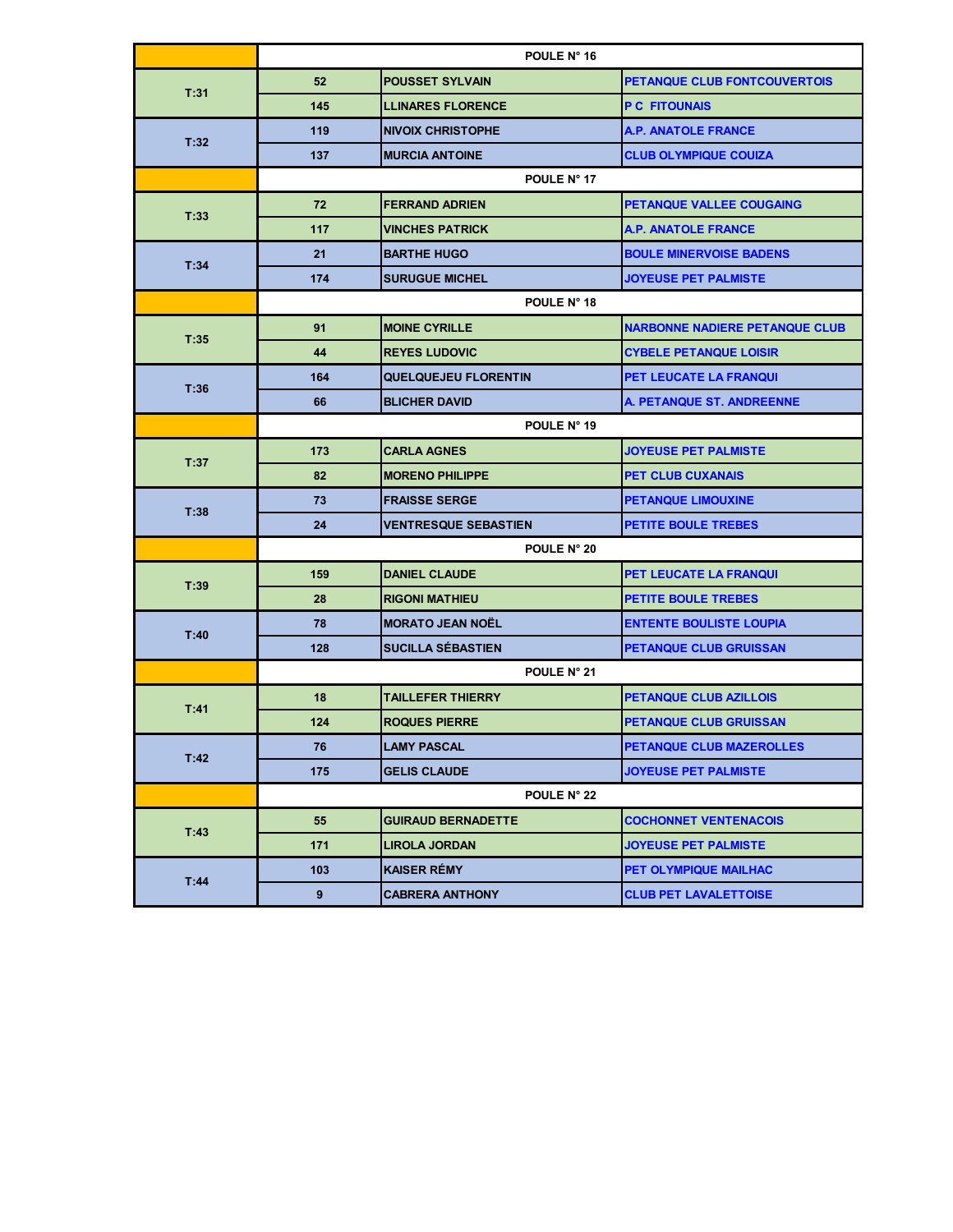|      | POULE N° 23 |                            |                                       |
|------|-------------|----------------------------|---------------------------------------|
| T:45 | 104         | <b>PESENTI CONSTANCE</b>   | PET OLYMPIQUE MAILHAC                 |
|      | 144         | <b>GLEIZES JOEL</b>        | <b>P C FITOUNAIS</b>                  |
| T:46 | 22          | <b>BOISSELET JULIEN</b>    | <b>BOULE MINERVOISE BADENS</b>        |
|      | 30          | <b>SERVIOLE JEAN PAUL</b>  | <b>PET. CLUB FAMILY</b>               |
|      |             | POULE N° 24                |                                       |
| T:47 | 101         | <b>CASSETTANI MARJORIE</b> | <b>PET OLYMPIQUE MAILHAC</b>          |
|      | 62          | <b>CORNART RAYNALD</b>     | <b>PETANQUE CLUB FERRALAIS</b>        |
| T:48 | 71          | <b>PORTELLA GIOVANNI</b>   | PETANQUE VALLEE COUGAING              |
|      | 112         | <b>CATUFFE FRANCK</b>      | <b>U. B. ST NAZAIROISE</b>            |
|      |             | POULE N° 25                |                                       |
| T:49 | 157         | <b>COLOMER PASCAL</b>      | <b>BOULE DU GLOBE</b>                 |
|      | 122         | <b>LABADENS STEPHANE</b>   | <b>PETANQUE CLUB GRUISSAN</b>         |
| T:50 | 121         | <b>BORIE FRÉDÉRIC</b>      | <b>LE BOUCHON PERIGNANAIS</b>         |
|      | 75          | <b>ESTEBE MATTHIEU</b>     | <b>PETANQUE CLUB POMAS</b>            |
|      | POULE N° 26 |                            |                                       |
| T:51 | 167         | <b>DAMANI MICHEL</b>       | <b>PETANQUE CLUB NOUVELLOIS</b>       |
|      | 35          | <b>BALES GUY</b>           | <b>PC VILLEGAILHENC</b>               |
| T:52 | 68          | <b>CAZORLA YVES</b>        | P C LEZIGNAN                          |
|      | 125         | <b>GRONDIN CLAUDETTE</b>   | <b>PETANQUE CLUB GRUISSAN</b>         |
|      | POULE N° 27 |                            |                                       |
| T:53 | 170         | <b>QUEVA PATRICIA</b>      | <b>PETANQUE CLUB NOUVELLOIS</b>       |
|      | 45          | <b>RABOUIL ALAIN</b>       | <b>CYBELE PETANQUE LOISIR</b>         |
|      | 114         | <b>BALES ROBERT</b>        | <b>A.P. ANATOLE FRANCE</b>            |
| T:54 | 69          | <b>RICO JEAN FRANCOIS</b>  | <b>P C LEZIGNAN</b>                   |
|      | POULE N° 28 |                            |                                       |
| T:55 | 90          | <b>ROUX CYRIL</b>          | <b>NARBONNE NADIERE PETANQUE CLUB</b> |
|      | 20          | <b>CABALLERO NICOLAS</b>   | <b>BOULE MINERVOISE BADENS</b>        |
| T:56 | 1           | <b>PATRU DAVID</b>         | <b>PC CABARDES</b>                    |
|      | 165         | <b>GRANADOS EVELYNE</b>    | PET LEUCATE LA FRANQUI                |
|      | POULE N° 29 |                            |                                       |
| T:57 | 53          | <b>CLARAC CHRISTIAN</b>    | PETANQUE CLUB FONTCOUVERTOIS          |
|      | 151         | <b>RIBES PATRICK</b>       | <b>PETANQUE CLUB PEYRIACOIS</b>       |
| T:58 | 42          | <b>OURLIAC PIERRE</b>      | <b>PETANQUE CLUB MAS SEGALA</b>       |
|      | 93          | <b>TRIOUX WILLIAM</b>      | <b>NARBONNE NADIERE PETANQUE CLUB</b> |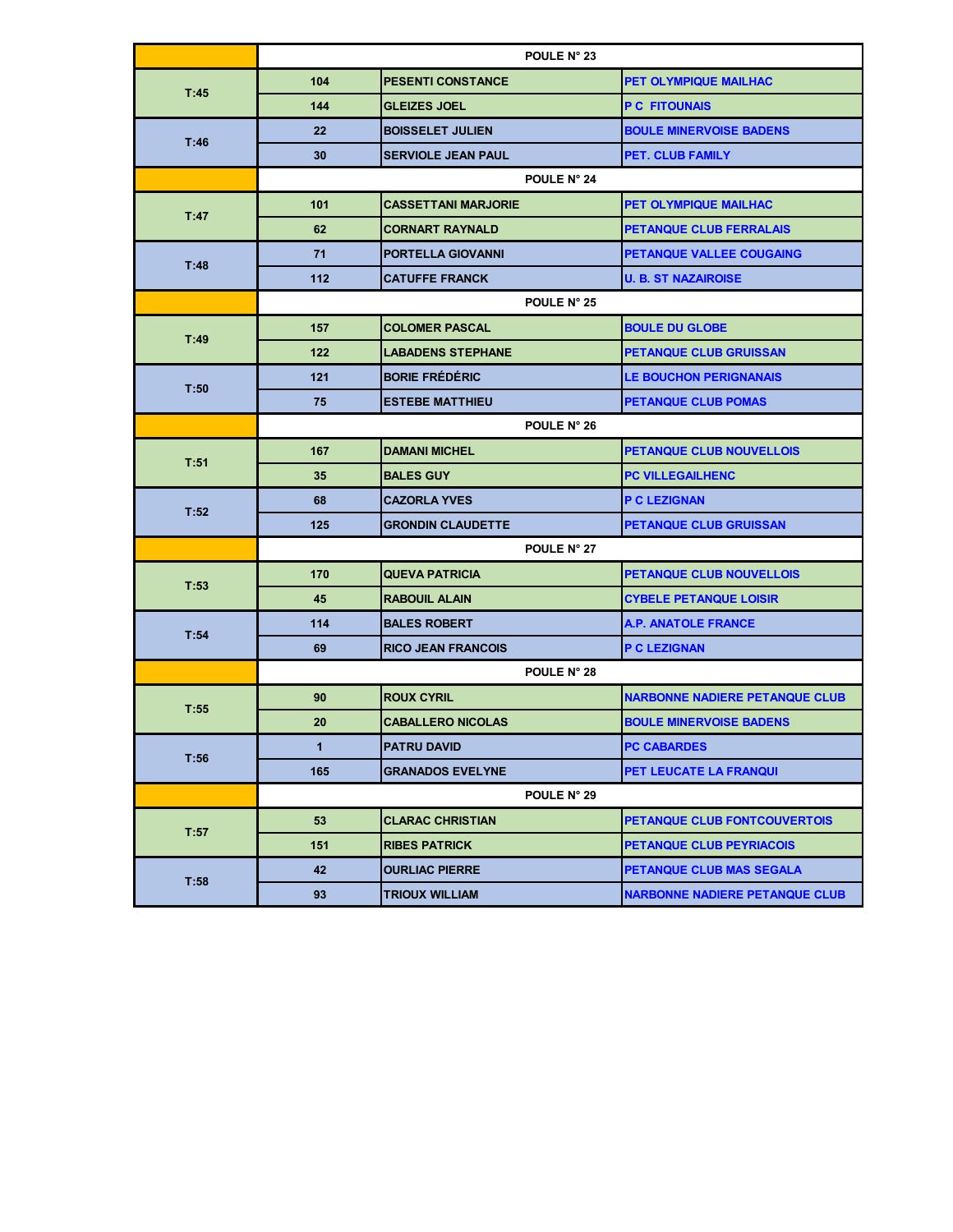|      | POULE N° 30    |                              |                                       |
|------|----------------|------------------------------|---------------------------------------|
|      | 60             | <b>CASSIN BRUNO</b>          | <b>PETANQUE CLUB MONTSERET</b>        |
| T:59 | 10             | <b>BONNET LOIC</b>           | <b>CLUB PET LAVALETTOISE</b>          |
|      | 163            | <b>PAGES JEAN MARIE</b>      | PET LEUCATE LA FRANQUI                |
| T:60 | 79             | <b>GARCIA DAVID</b>          | <b>MOUSSAN PETANQUE</b>               |
|      |                | POULE N° 31                  |                                       |
|      | 23             | <b>ARNAL JOËL</b>            | <b>PETITE BOULE TREBES</b>            |
| T:61 | $\overline{2}$ | <b>CORREZE EDDY</b>          | <b>LES PITCHOUNS MONTREAL</b>         |
|      | 115            | <b>LINARES HENRI</b>         | <b>A.P. ANATOLE FRANCE</b>            |
| T:62 | 141            | <b>CERDAN MARCEL</b>         | <b>PETANQUE LEUCATOISE</b>            |
|      |                | POULE N° 32                  |                                       |
|      | 156            | <b>MOULINS STÉPHANE</b>      | <b>PETANQUE CLUB PEYRIACOIS</b>       |
| T:63 | 81             | <b>PRADIES CHRISTOPHE</b>    | <b>PET CLUB CUXANAIS</b>              |
|      | 61             | <b>RIVAS MAXIME</b>          | <b>PETANQUE CLUB MONTSERET</b>        |
| T:64 | 132            | <b>COULOM JACQUES</b>        | <b>UNION BOULISTE QUILLAN</b>         |
|      |                | POULE N° 33                  |                                       |
|      | 59             | <b>ZAFRA FREDERIC</b>        | <b>PETANQUE CLUB MONTSERET</b>        |
| T:65 | 134            | <b>CAZELLES DAVID</b>        | <b>CLUB OLYMPIQUE COUIZA</b>          |
| T:66 | 89             | <b>QUINET GUY</b>            | <b>NARBONNE NADIERE PETANQUE CLUB</b> |
|      | 148            | <b>JEREZ SANDRINE</b>        | <b>PETANQUE CLUB SIGEANAIS</b>        |
|      | POULE N° 34    |                              |                                       |
| T:67 | 14             | <b>BEDOS SONIA</b>           | <b>CLUB BOULISTE LAURANNAIS</b>       |
|      | 116            | <b>ARENALES PATRICE</b>      | <b>A.P. ANATOLE FRANCE</b>            |
| T:68 | $\overline{7}$ | <b>DEVILLE GILLES</b>        | A S BRAMAISE PETANQUE                 |
|      | 154            | <b>LEFEVRE DAMIEN</b>        | PETANQUE CLUB PEYRIACOIS              |
|      | POULE N° 35    |                              |                                       |
| T:69 | 110            | <b>BARBER GUY</b>            | <b>AS P SALLOISE</b>                  |
|      | 33             | <b>BONAFOUS VINCENT</b>      | <b>CLUB PET PENNAUTIEROIS</b>         |
| T:70 | 65             | <b>ANCEAUME MARTINE</b>      | A. PETANQUE ST. ANDREENNE             |
|      | 160            | <b>DEPLAIX DAVID</b>         | PET LEUCATE LA FRANQUI                |
|      | POULE N° 36    |                              |                                       |
| T:71 | 67             | <b>BRENTHOMME BERNARD</b>    | A PET BIZANETOISE                     |
|      | 150            | <b>ROUSSEL ERIC</b>          | <b>PETANQUE CLUB PEYRIACOIS</b>       |
| T:72 | 96             | <b>CARATELLI JEAN PIERRE</b> | <b>PC GINESTAS</b>                    |
|      | 47             | <b>BAUNEL CHRISTOPHE</b>     | <b>PETANQUE MOLANDIERENNE</b>         |
|      |                | POULE N° 37                  |                                       |
| T:73 | 102            | <b>BOURREL CLAUDE</b>        | PET OLYMPIQUE MAILHAC                 |
|      | 153            | <b>PALIS VINCENT</b>         | <b>PETANQUE CLUB PEYRIACOIS</b>       |
| T:74 | 40             | <b>CLAVERIA JORIS</b>        | PETANQUE CLUB MAS SEGALA              |
|      | 74             | <b>MAUREL DAVID</b>          | <b>PETANQUE CLUB POMAS</b>            |
|      |                | POULE N° 38                  |                                       |
| T:75 | 70             | <b>BACQUET SEBASTIEN</b>     | PET CLUB LUC SUR ORBIEU               |
|      | 169            | <b>YCARD JEAN LOUIS</b>      | <b>PETANQUE CLUB NOUVELLOIS</b>       |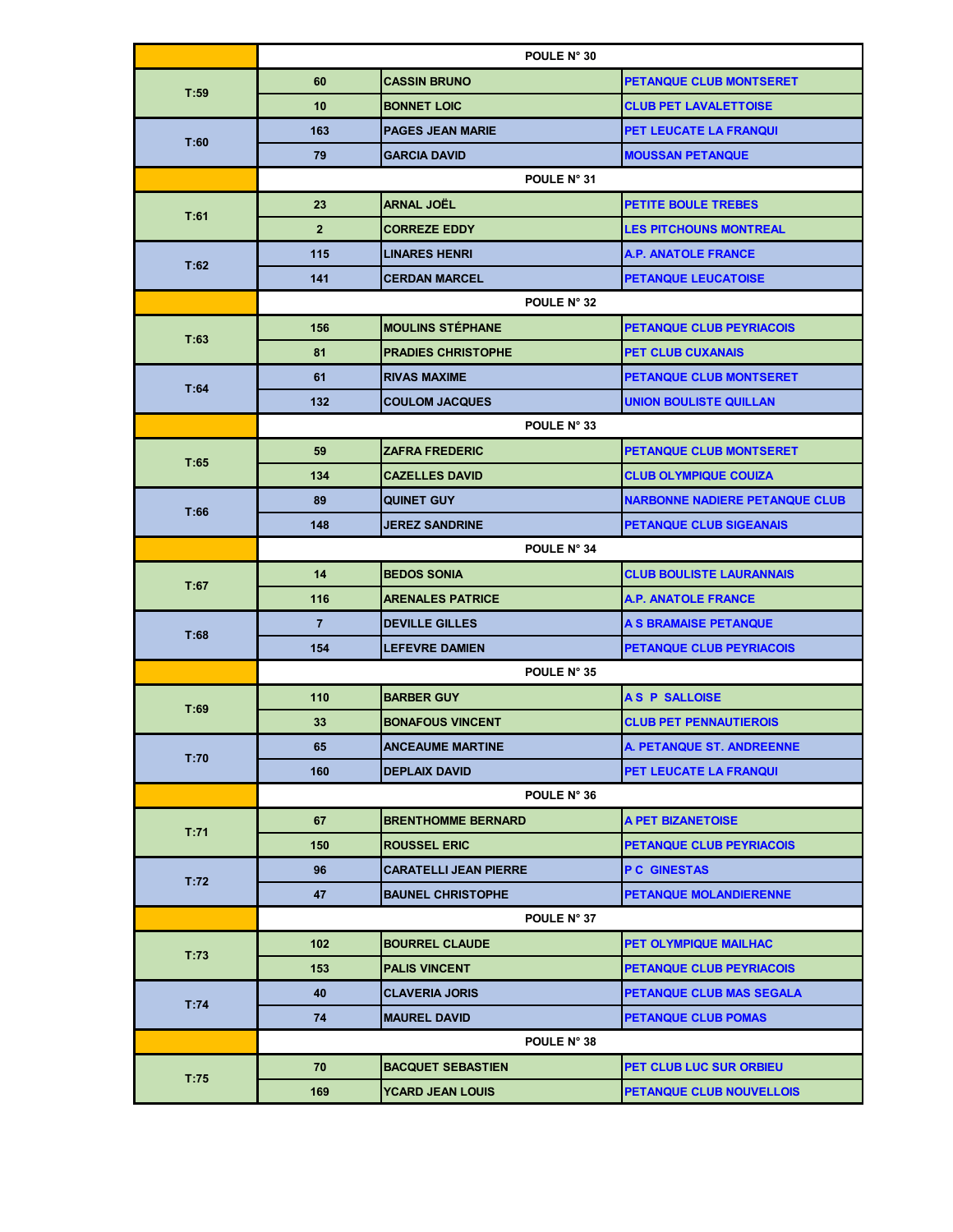| T:76 | 49          | <b>FOCONE ALBERT</b>       | <b>PET CHAUR PIBOULETTE</b>           |  |
|------|-------------|----------------------------|---------------------------------------|--|
|      | 106         | <b>SANS DAMIEN</b>         | A S P SALLOISE                        |  |
|      |             | POULE N° 39                |                                       |  |
| T:77 | 98          | <b>BALES GÉRARD</b>        | <b>PET CLUB CUXANAIS</b>              |  |
|      | 147         | <b>DELOUPY HUGUETTE</b>    | <b>P C FITOUNAIS</b>                  |  |
| T:78 | 56          | <b>RIVIERE PIERRE</b>      | <b>COCHONNET VENTENACOIS</b>          |  |
|      | 48          | <b>EGEA ANTOINE</b>        | <b>PETANQUE MOLANDIERENNE</b>         |  |
|      |             | POULE N° 40                |                                       |  |
| T:79 | 99          | <b>OVINI HERVÉ</b>         | <b>PET CLUB CUXANAIS</b>              |  |
|      | 142         | <b>FELICI DIDIER</b>       | <b>PETANQUE LEUCATOISE</b>            |  |
| T:80 | 41          | <b>PASSEBOSC PATRICK</b>   | PETANQUE CLUB MAS SEGALA              |  |
|      | 77          | <b>PAOLOZZI ANTHONY</b>    | PETANQUE CLUB MAZEROLLES              |  |
|      | POULE N° 41 |                            |                                       |  |
| T:81 | 166         | <b>KOOMEN AGNÉS</b>        | <b>PET LEUCATE LA FRANQUI</b>         |  |
|      | 133         | <b>RUIZ SÉBASTIEN</b>      | <b>UNION BOULISTE QUILLAN</b>         |  |
| T:82 | 92          | <b>PONTHIEUX NADINE</b>    | <b>NARBONNE NADIERE PETANQUE CLUB</b> |  |
|      | 54          | <b>PULICE CÉSAR</b>        | <b>COCHONNET VENTENACOIS</b>          |  |
|      | POULE N° 42 |                            |                                       |  |
| T:83 | 15          | <b>GARRIGUES YANNICK</b>   | <b>CLUB BOULISTE LAURANNAIS</b>       |  |
|      | 95          | <b>GEROLT GEORGINA</b>     | <b>PC GINESTAS</b>                    |  |
| T:84 | 138         | <b>MESTRE AUDE</b>         | <b>CLUB OLYMPIQUE COUIZA</b>          |  |
|      | 161         | <b>BOURNONVILLE GÉROME</b> | PET LEUCATE LA FRANQUI                |  |
|      | POULE N° 43 |                            |                                       |  |
| T:85 | 149         | <b>CAMBOU DENIS</b>        | <b>PETANQUE CLUB SIGEANAIS</b>        |  |
|      | 97          | <b>CARBOU BERNARD</b>      | <b>PET CLUB CUXANAIS</b>              |  |
| T:86 | 87          | <b>MARTINEZ DANIEL</b>     | <b>BOULE CESSE MIREPEISSET</b>        |  |
|      | 46          | <b>REYES RICHARD</b>       | <b>CYBELE PETANQUE LOISIR</b>         |  |
|      | POULE N° 44 |                            |                                       |  |
| T:87 | 26          | <b>GARDEL DANIEL</b>       | <b>PETITE BOULE TREBES</b>            |  |
|      | 126         | <b>MARCORELLE PATRICE</b>  | <b>PETANQUE CLUB GRUISSAN</b>         |  |
| T:87 | 146         | <b>GAICHET MONIQUE</b>     | <b>P C FITOUNAIS</b>                  |  |
|      |             |                            |                                       |  |